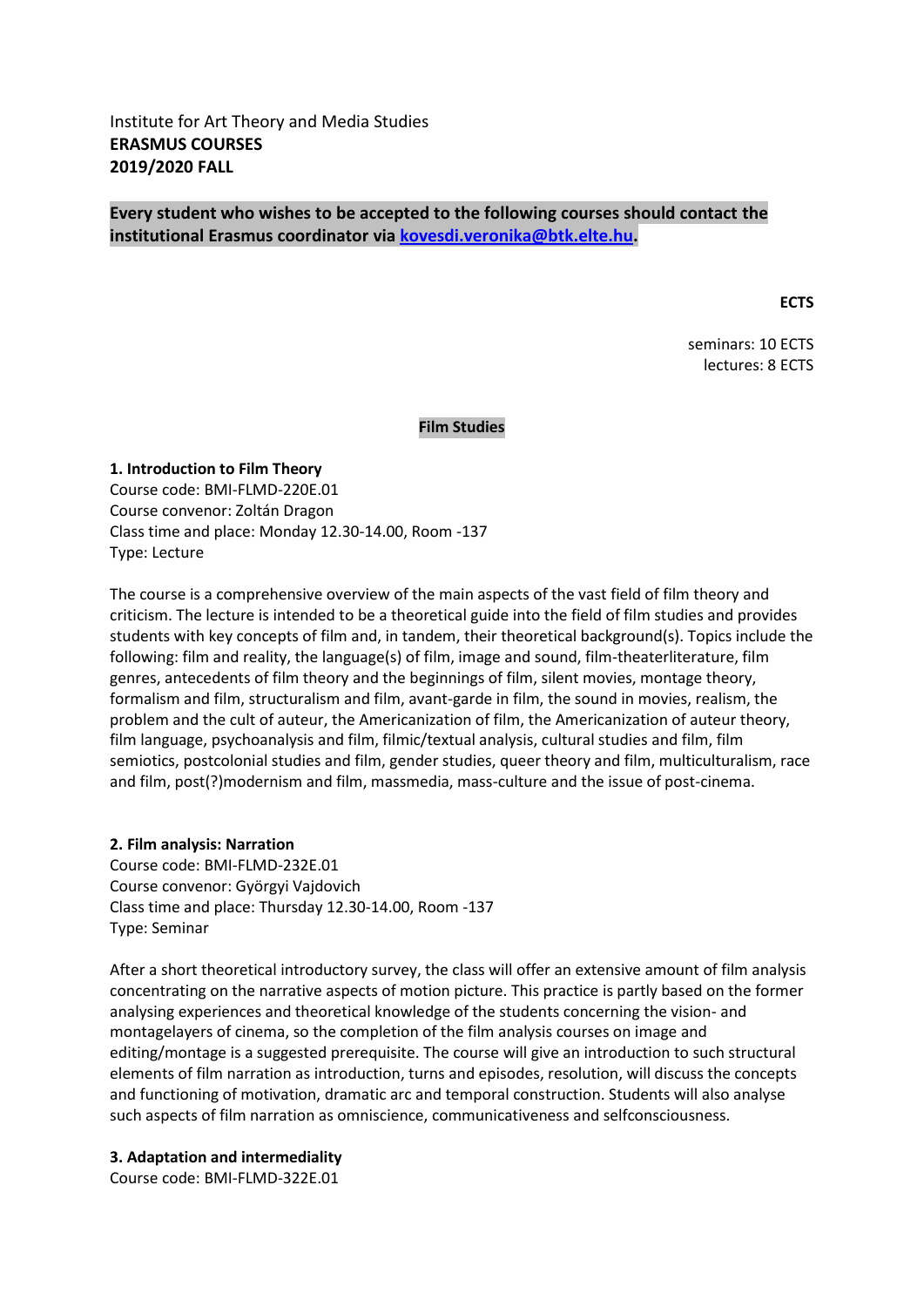Course convenor: Györgyi Vajdovich Class time and place: Monday 16.00-17.30, Room -137 Type: Seminar

The course provides an introduction to the problems of intermediality through the examination of different cases of adaptation. The case studies will reveal the specific characteristics of the different media (such as literary text, drama, comics, computer games etc.), their relationship to film and the special adaptation problems they create. During the course the following theoretical problems will also be discussed: abstraction vs. concrete visual representation, homogeneous vs. complex ways of expression, different structures of narrative, construction of space and time, the person of the narrator, the adaptation of stylistic elements. Beside the basic questions of intermediality, problems of intercultural adaptations and remakes will also be discussed. Texts and films will be provided to the students.

# **4. Film Theory Seminar: In-between Apocalypse and Promised land: Culture and Politics of Emotions**

Course code: BMI-FLMD-322E:09 Course convenor: Başak Ergün Class time and place: Every second Thursday 16:00-19:15 Room -135 Type: seminar

Max. 20 ppl

Course content: We can list variety of emotions: fear, rage, envy, disgust, love, joy, happiness and many others. And also we can make groupings with these emotions such as basic emotions, aesthetic emotions, nationalist emotions, religious, political emotions and many others. The point in this course in relation with 'affect theories' is to understand and study how various emotions shape both culture and politics. Even to understand how emotions themselves become a source of cultural and political knowledge. Affect studies have grown out of different academic fields and recently been extended to many other disciplines such as culture studies, psychoanalysis, phenomenology, political science, media studies etc. Affect studies investigate how the emotional responses are formulated both on the individual and community levels. "Politics of feelings/emotions" is an attempt to explore how affect mediates between individual and collective levels of subjectivisation and identification, creates action. Among many varieties of emotions this course specifically will focus on 'fear and anger', 'pain' as strongly influential emotions affecting current political, social movements and relations. Especially since we are living within an increased pace of war, terror and ordinary criminality currently, the primary emotions/feelings underling the current situation and political actions seem to be centered around 'fear and anger' and inescapably 'pain'. May be just like Frederic Jameson stated as "history is what hurts," the twentieth century (and the twentieth-first Century) has been a history of pain. On the other side, even paradoxically, we also live in an era of 'promised happiness'. We are living in between a real land of fear and pain from where we are supposed to escape and an illusionary promised land where we are supposed to rush into. Or even if can't escape it, we have to stay blind, deaf and numb, sedated and tranquilized but at the same continuously turned into wounded and vulnerable subjects by therapy culture. While talking about affect and subjectivities, it is impossible not to examine the 'experience of modernity'. Does it make sense to understand modernity as an experience and different kind's emotions and feelings?

## **5. Film Theory Seminar: Psychoanalytic Couch: Psyche, Culture and Media/Film Studies**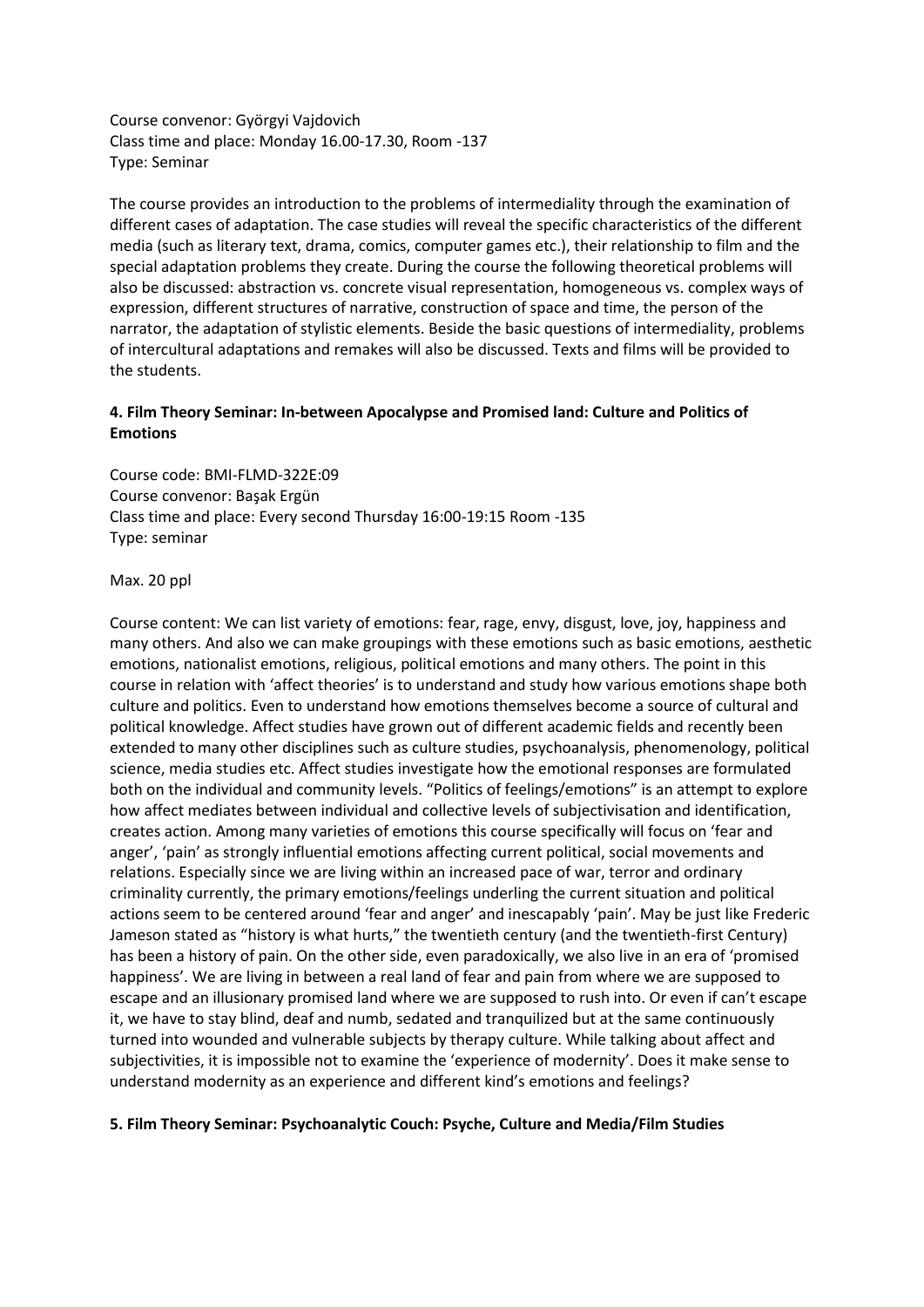Course code: BMI-FLMD-322E:14 Course convenor: Başak Ergün Class time and place: Every second Friday 14:15-17:30 Room -135 Type: seminar

Max. 20 ppl

Course content: Dominantly focusing on film studies, the course will have a transdisciplinary approach to psychoanalysis and cinema, as well as media studies and cultural theory. Starting with 1970s psychoanalytic film theories, the course will follow its travel to different directions after 1970s namely, apparatus theory, feminist and queer theories, as well as other critical approaches to the cinema as cultural theories, post-colonial theory and body theory. While on one hand the impact of psychoanalysts like Freud, Jung and Lacan will be covered on the other hand, the course will also have a conceptual focus on significant psychoanalytical concepts such as desire, fantasy, anxiety, uncanny, loss, absence, melancholia and such.

## **6. Hollywood in crisis: testing directions in American cinema between 1950-1970**

Course code: FLMD-213E.12 Course convenor: Tibor Hirsch (Györgyi Vajdovich) Class time and place: Tuesday 14:15 -15:45, room -137 Type: lecture

We use two main approaches to explore and understand historical developments of the Hollywood Cinema. The first approach focuses on the social-historical aspect: looking more closely at the changing social and political expectations of the Cold War context and changing faces of the financial and artistic crisis of the film industry – in the 50s, and 60s. All of these influencing factors trigger the desperate experiments of artists and industrial decision makers when searching new technical formats, new genres, new sets of values to convey. It concludes in some undefinable sub-period we will focus on: labelled as e.g. "monster age" or as the age of "sword and sandal epics", showing endeavours to save classical Hollywood by revising old traditions, or just exploring new solutions to elaborate the so called "Hollywood Renaissance".

The other approach puts the emphasis on the most remarkable filmmakers and their special influence: e.g. Wyler, Wilder, Kazan, Kramer, Hitchcock, Kubrick, Polanski, Altman, Coppola, Spielberg, etc.

## **Requirements:**

Some Films will be referred frequently (Compulsory ones in block letters): Students are required to watch the films assigned for each class. Grades will be given on the basis of the term and test. Wyler, William: The Best Years of Our Lives William Wyler: Ben Hur (1959) Cecil B. DeMille: The Ten Commandments (1956) Zinnemann, Fred: High Noon (1952) Zinnemann, Fred: From Here to Eternity (1953) Kazan, Elia: East of Eden Kazan, Elia: On the Waterfront (1954) Kramer, Stanley: Inherit the Wind (1960) Sidney Lumet: 12 angry men (1957) Jack Arnold: It Came from Outer Space (1953)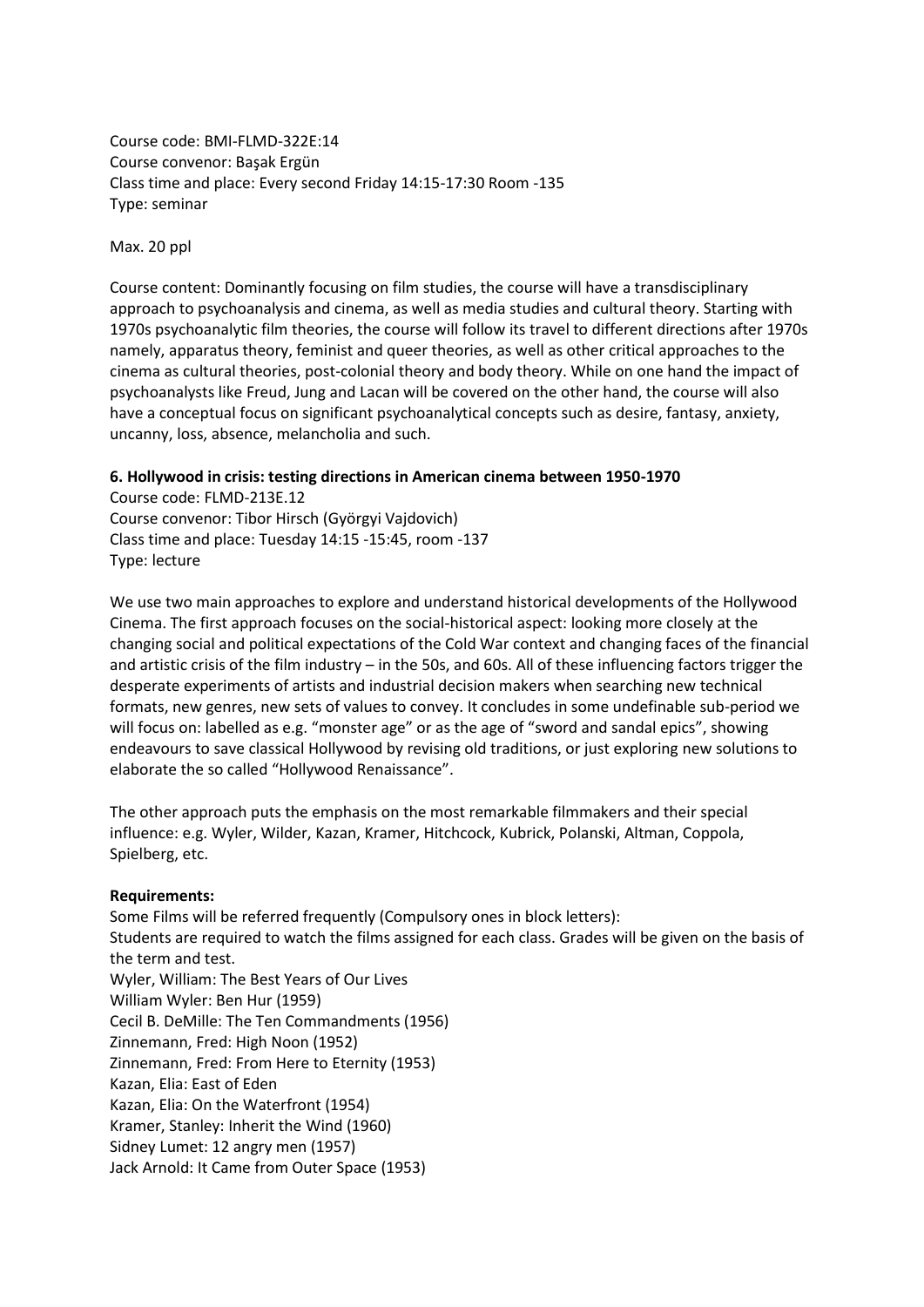Don Siegel: Invasion of the Body Snatchers (1956) Mankiewicz, Joseph L.: Cleopatra Hitchcock, Alfred: Vertigo (1958) Hitchcock, Alfred: Psycho (1960) Hitchcock, Alfred: Birds (1963) Sturges, John: The Magnificent Seven (1960) Billy Wilder: Sunset Blvd. (1950) Billy Wilder: Some Like It Hot (1959) Billy Wilder: The Apartment (1960) Billy Wilder: Irma la Douce (1963) David Lean: Docto Zhivago (1966) Ken Annakin: Battle of the Bulge (1966) Robert Wise: The Sound of Music (1964) Altman: MASH (1970) Denis Hopper: Easy Rider (1969) Roger Corman: The Last Woman on Earth (1960) Warren Beatty: Bonnie and Clyde (1967) Blake Edwards: Breakfast at Tiffany's (1961) Mike Nichols: The Graduate (1967) Sergio Leone: Once upon a Time in the West (1967) Polanski: Rosemary's Baby (1968) Stanley Kubrick: 2001: A Space Odyssey (1968) Peter Bogdanovich: Paper Moon (1973) F. F. Coppola: The Conversation (1974) Stephen Spielberg: Duel (1971) George Lucas: American Graffiti (1973) Milos Forman: Taking off (1971)

## **Learning outcomes:**

The course introduces students to the most important tendencies of the American film-history between cc.1945 and 1973.

#### **Indicative Reading:**

Kristin Thompson-David Bordwell: Film History. An Introduction. New York: McGraw-Hill, Bordwell-Staigenr-Thompson: The Classical Hollywood Cinema. London: 1985. pp. 309-385. (Part III., IV., V.) Wright, William: Six guns and society: a structural study of the Western. London: 1975.

## **Media Studies**

## **1. Media, Minorities, Migration**

Course code: Course convenor: Robert Nemeth Class time and place: Type: seminar

The course aims to improve reporting on development and migration. It is a combination of an offline and online course: in the first weeks, students meet the instructors in a classroom, then they participate in an online course organized in four countries. The most active participants will be able to travel to 7-day site visits at frontline EU arrival points or in Africa. Students will also have the opportunity to spend one month as an intern at national media outlets.

## **2. Fake news**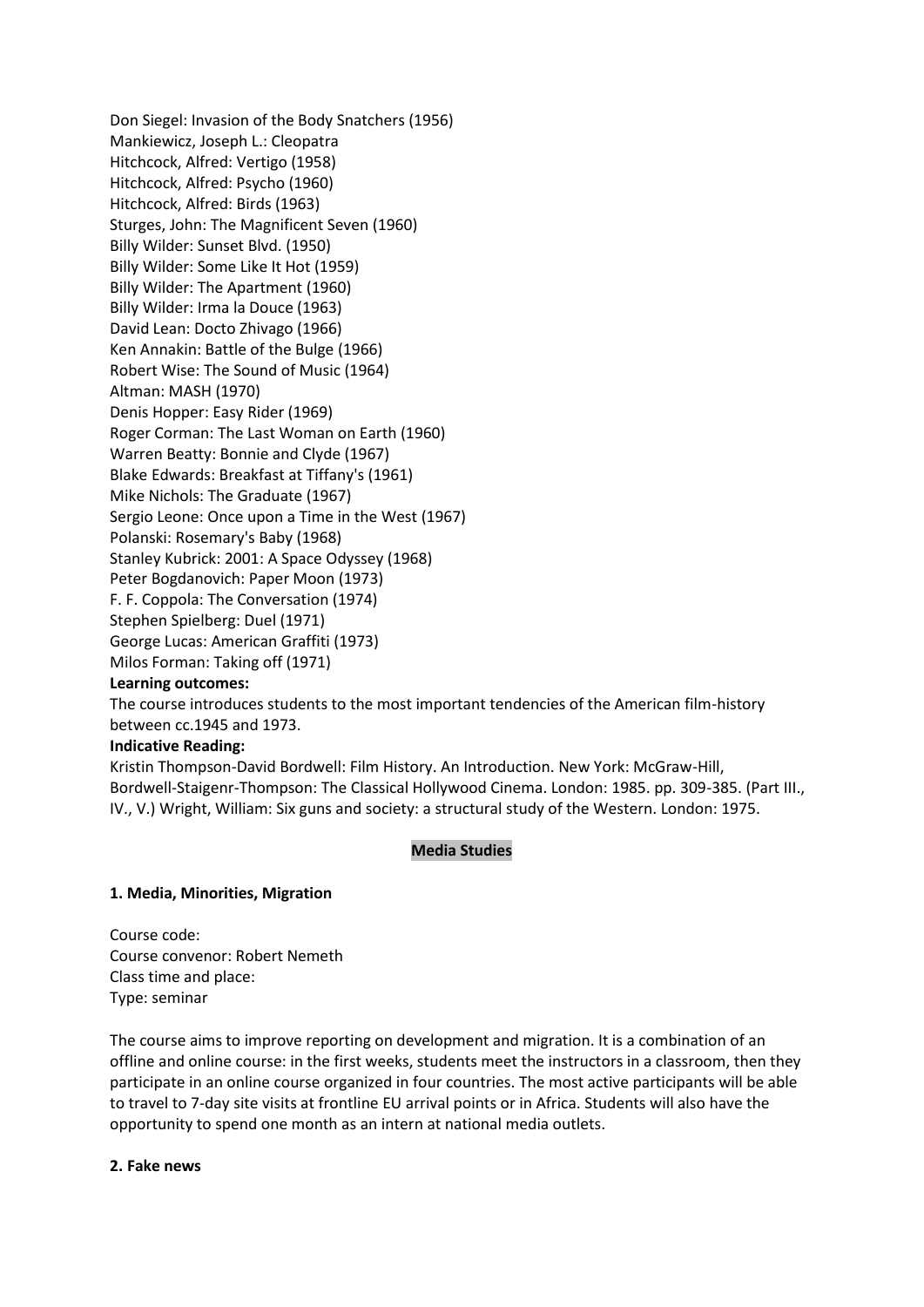Course code: BBN-KOM-291#1.145, BMA-MEDD-601.118 Course convenor: Mihály Szilágyi-Gál Class time and place: Type: lecture

"Fake news" is one of the most serious phenomena of public communication. Although they have always existed, fake news in the online world put new questions on the agenda. As an issue under scientific scrutiny this phenomenon raises the problem of credibility and reality, as well scepticism, certainty and verification – topics which are older than the study of media and communication itself. The readings listed below highlight the various aspects of the phenomenon of fake news.

Criteria for obtaining a final grade are the following: 1. in-class test (50% of the final grade), 2. participation of the student on an in-class debate between two or more students about a freely chosen topic regarding the fake news phenomenon and discussing the scholarly existing pro and contra arguments or alternatively, the presentation of a case study about fake news (50% of the final grade). The readings are available on a personal website and will be shared in due time. The weekly course attendance is mandatory. My contact address: [szilagyi-gal.mihaly@btk.elte.hu](mailto:szilagyi-gal.mihaly@btk.elte.hu)

#### **Course readings**:

https://www.distilnetworks.com/glossary/term/social-media-bots/

Eirikur Bergmann: Conspiracy & populism: the politics of misinformation. Palgrave Macmillan, 2018. 1-19, 47-71, 99-110, 151-175

James Carson: "Fake news: What exactly is it – and how can you spot it?" in The Telegraph. 18 February 2019

https://www.telegraph.co.uk/technology/0/fake-news-exactly-has-really-hadinfluence/?WT.mc\_id=tmg\_share\_em

W. James Potter: Media Literacy. London: SAGE Publications, 2012. 311-325, 333-347 "Knowing in Everyday Life" 4-9, "Knowing in Science" 9-15, "What is Truth?" 59-69, in: Moritz Schlick: General Theory of Knowledge. La Salle, Illinois: Open Court. 1985 (1925) Trans. by Albert E. Blumberg Cass R. Sunstein: "Four Big Problems", "Conclusion. Realizing Promises" in: *Infotopia. How Many Minds Produce Knowledge*. Oxford University Press 2006. 75-102, 217-225

## **3. Freedom of Speech: Hungary and the international context**

Course code: Course convenor: Mihály Szilágyi-Gál Class time and place: Wednesday, 16:00 – 17:30, room 42 Type: seminar

The course addresses the phenomena of hate speech and free speech. By offering an overview of the international literature of the main related conceptual controversies, the course also addresses the Hungarian case both as example and as exception. As such we focus both on cross-national aspects of free speech and its abuses through fighting words and on some specific elements of the development of these matters in Hungary since 1990 onwards.

The requirements for obtaining a final grade are the following: 1. in-class test (25% of the final grade), 2. the participation of the student on an in-class debate between two or more students about a freely chosen topic regarding hate speech and free speech and discussing the scholarly exisiting pro and contra arguments of the topic (25% of the final grade). As an alternative, students can make individual presentations on some chosen case or topic related to freespeech and hate speech. 3. final test in the exam period (50% of the final grade). The readings are available on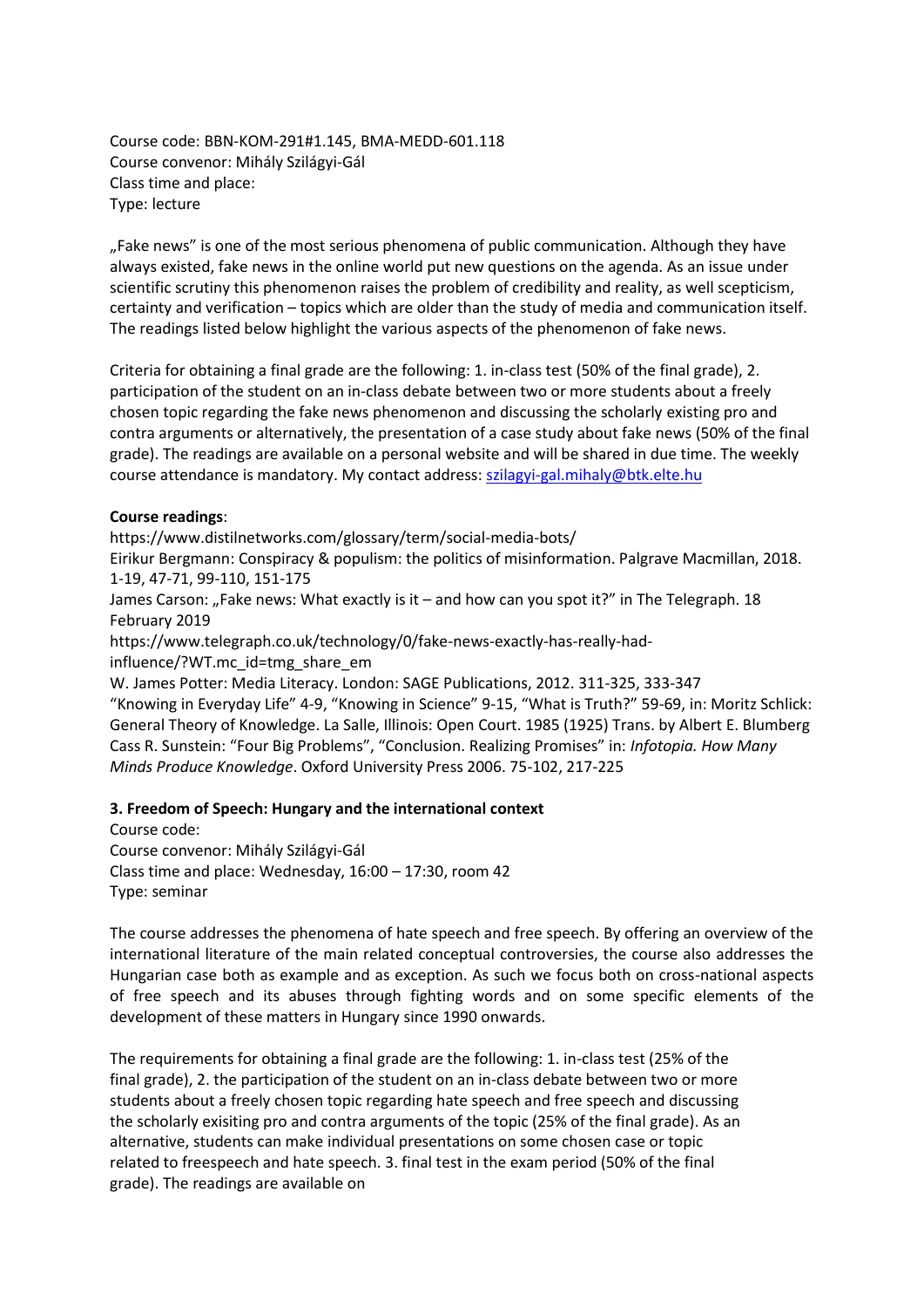a personal website and will be shared in due time. My contact address: [szilagyi-gal.mihaly@btk.elte.hu](mailto:szilagyi-gal.mihaly@btk.elte.hu)

Péter Bajomi-Lázár: "From One-Party to Multi-Party Media Control - and Back" in *Global Media Journal*. January 2013. 26-43

file:///C:/Users/Felhaszn%C3%A1l%C3%B3/Downloads/Media%20Journal%20-

%20Slovak%20Edition%20January%202013.pd%20(1).pdf

Péter Bajomi-Lázár: "The Party Colonization of the Media: The Case of Hungary" in *East European Politics and Societies*. November 20, 2012, January 21, 2013. 69-89

file:///C:/Users/Felhaszn%C3%A1l%C3%B3/Downloads/East%20European%20Politics%20and %20Societies%20February%202013%20(1).pdf

Gábor Halmai: "Erőszaktilalom és 'társadalmi stressz'" (Sanction of Violence and 'Social Stress"'), Élet és irodalom 2008/52János Kis: "A szólásszabadság próbája" (The Test of Freedom of Speech). Magyar Narancs, 2002

Koltay András: "A sajtószabadság fogalma ma" in: *Sajtószabadság és médiajog a 21. század elején 2*. Szerk.: Koltay András, Török Bernát. Budapest, Wolters Kluwer, 2015. 99- 139Rebecca MacKinnon: *Consent of the Networked. The worldwide struggle for internet freedom*. London, Basic books, 2012. 82-99 Péter Molnár: "Interview with Robert Post". 11-36, Edwin C. Baker: "Hate Speech". 57-80; July Suk: "Denying Experience: holocaust denial and the free speech theory of the state". 144-163; Kwame Anthony Appiah: "What's wrong with defamation of religion?" 164-181; Arthur Jacobson and Bernhard Schlink: "Hate speech and self-restraint". 217-241; Michel Rosenfeld: "Hate speech in constitutional jurisprudence: a comparative analysis". 242-289; Ronald Dworkin: "Reply to Jeremy Waldron". 341-344; Tarlach McGonagler: "A survey and critical analysis of Council of Europe Strategies for countering 'hate speech'" 456-498; Monroe Price: "Orbiting hate: satellite transponders and free expression". 514-537 in *Content and Context of Hate Speech. Rethinking Regulation and Responses*. ed. By Michael Herz and Peter Molnar. Cambridge University Press, 2012

László Seress: "A Libertarian approach" in: *Media and Politics*. Péter Bajomi-Lázár, István Hegedűs eds.: Új Mandátum. Budapest, 2001

A conversation with Timothy Garton Ash: Free Speech in Peril. in Slate, June 6, 2016 [https://slate.com/news-and-politics/2016/06/timothy-garton-ash-on-the-fate-of-free-speech-in-a](https://www.theguardian.com/world/2016/jan/24/safe-spaces-universities-no-platform-free-speech-rhodes)[new-era-of-authoritarianism.html](https://www.theguardian.com/world/2016/jan/24/safe-spaces-universities-no-platform-free-speech-rhodes)

UNESCO: *[World Trends in Freedom of Expression and Media Development.](https://en.unesco.org/world-media-trends-2017) Global Report* 2017/2018

## **4. Digital storytelling: childhood nostalgia**

Course code: Course convenor: Veronika Hermann and Anna Gács Class time and place: Wednesday 10.45-12.15, room -135

Type: seminar

The course deals with certain aspects of nostalgia, social practices that are related to it and examine the connection between social and individual nostalgia. During the semester we intent to examine the spatial and temporal extensions of nostalgia, its effects on self-narration and collective memory. Each student shall create an own video project that processes some sort of personal story about their childhood, by using tools and methods of digital storytelling. Final grade is based on attendance, class work and the video project.